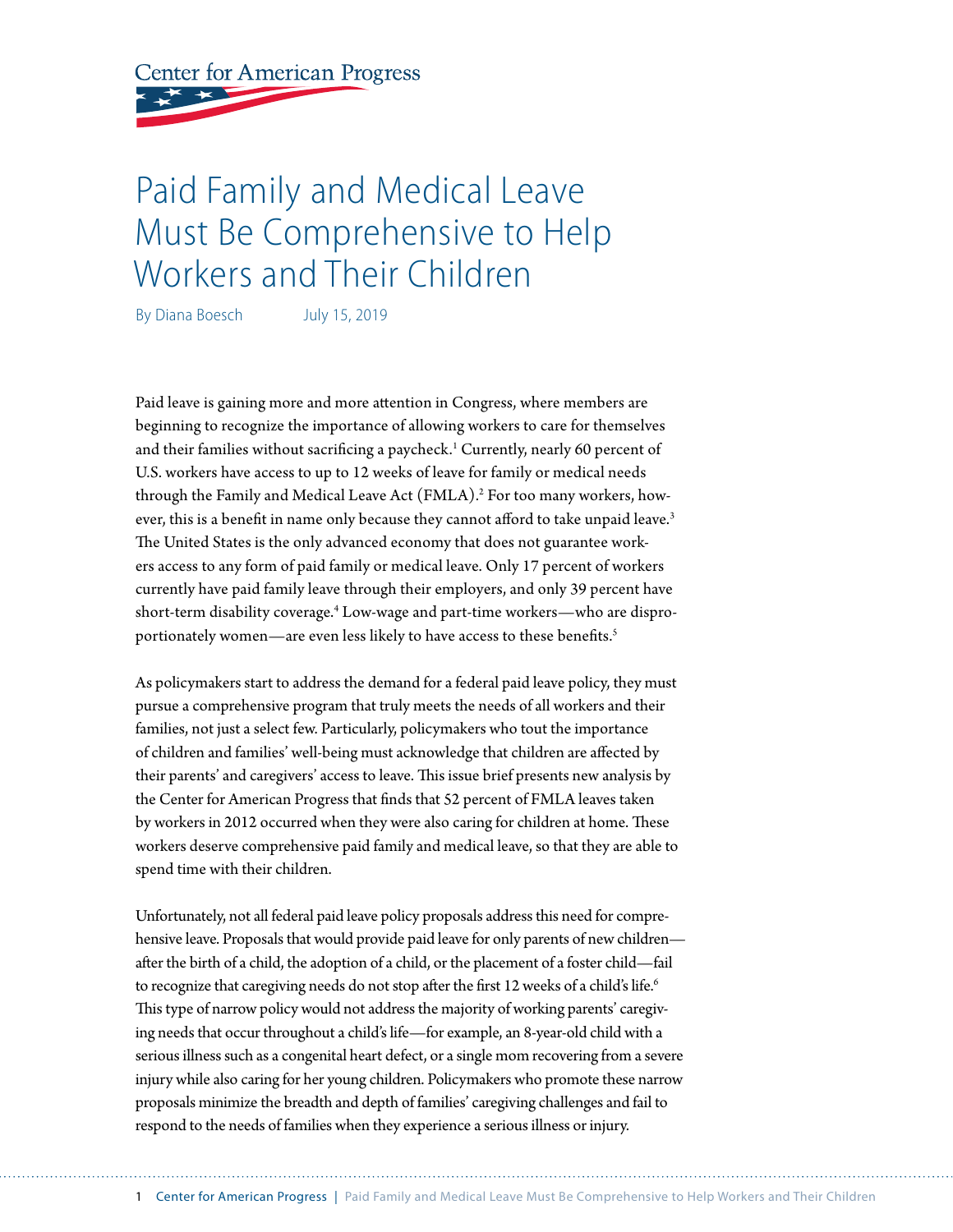For children and families to truly benefit under a paid leave policy, policymakers must ensure that workers have access to comprehensive paid family and medical leave. This issue brief explains the need for such a policy and presents new CAP analysis of FMLA data to show the myriad purposes for which workers use leave while caring for young children or elderly relatives.

## Evidence of FMLA leave usage proves that workers and their families need more than new child leave

All workers and their families may, at some point in their lives, need time away from work to recover from a serious illness, care for a family member with a serious illness, or care for a new child. Providing only one type of leave—for example, paid new child leave for the birth of a child, the adoption of a child, or the placement of a foster child—excludes far too many workers and their families. It also ignores the precedent set by the FMLA, which provides comprehensive leave for eligible workers.

A 2012 survey for the U.S. Department of Labor provides significant evidence about the program's usage. $^7$  The technical report from the survey, which counted each worker's most recent FMLA leave in the previous 12 months, shows that only 21 percent of workers took parental leave for a new child.<sup>8</sup> More than three-quarters of workers who took FMLA leave used it for a different purpose: A majority, 55 percent, used it to recover from their own illness, and 18 percent used it to care for an immediate family member—a parent, spouse, or child—with a serious health condition.<sup>9</sup>



New CAP analysis of the 2012 FMLA employee survey further underlines the importance of comprehensive paid family and medical leave for families and children of all ages. This analysis calculated all qualifying FMLA leaves reported by workers in 2012 for the previous 12 months, including for workers who reported taking more than one leave in that period. Numbers used in the 2012 technical report count only one leave per worker—for example, workers' most recent leave in 2012 for the previous 12 months.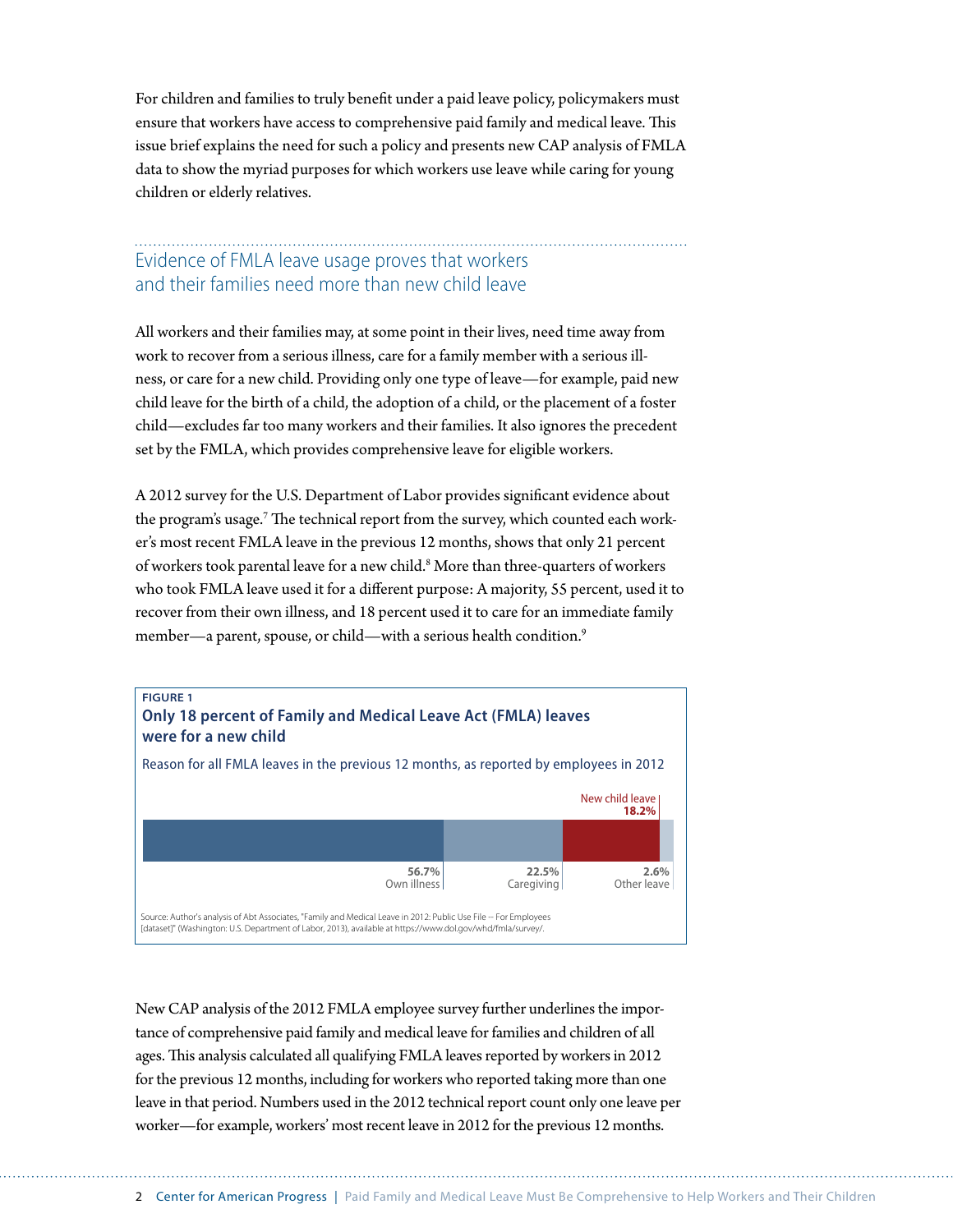Because the author counts all leaves for every worker reported in the survey, all of the following percentages are derived from the share of all FMLA leaves taken during the aforementioned 12-month span, not the share of all workers who took FMLA leave. Using this method, the percentage of FMLA leaves used to care for a new child drops from 21 percent, as shown in the 2012 technical report, to 18.2 percent. (see Figure 1) A majority of FMLA leaves reported in the 2012 survey were used by workers to care for their own serious illness or to care for a family member with a serious illness.

#### Leave for workers who are parents or caregivers of young children

Many families may experience life events beyond the birth of a child, the adoption of a child, or the placement of a foster child that will cause them to need time away from work. Children are affected by their caregivers' access to leave. They still need someone to care for them when their parents and caregivers experience a serious illness or injury, or when they are seriously ill or injured themselves. No children facing cancer, an unexpected medical procedure, or some other medical emergency should be left alone in the hospital because their family cannot afford time away from work. Workers need comprehensive paid family and medical leave so that they can care for themselves and their children without plunging into poverty and putting incredible stress on their families.

No matter workers' reasons for taking leave, they are often responsible for caring for children during that leave. In fact, as of 2012, among all FMLA leaves that workers reported taking in the previous 12 months, more than half—52.2 percent—were taken by workers who were also caring for one or more children. (see Figure 2) These data make clear that the benefits of FMLA leave not only enable workers to keep their jobs and maintain their health insurance while taking time off, but also extend to individual workers' children and others in the household. The majority of leaves taken by workers with children at home did not involve new child leave. Among the 52.2 percent of FMLA leaves where workers were caring for one or more children, almost twothirds—65.8 percent—were for a reason other than new child leave. (see Figure 2) A paid new child leave policy would therefore not benefit children whose parents and caregivers needed access to other types of leaves.

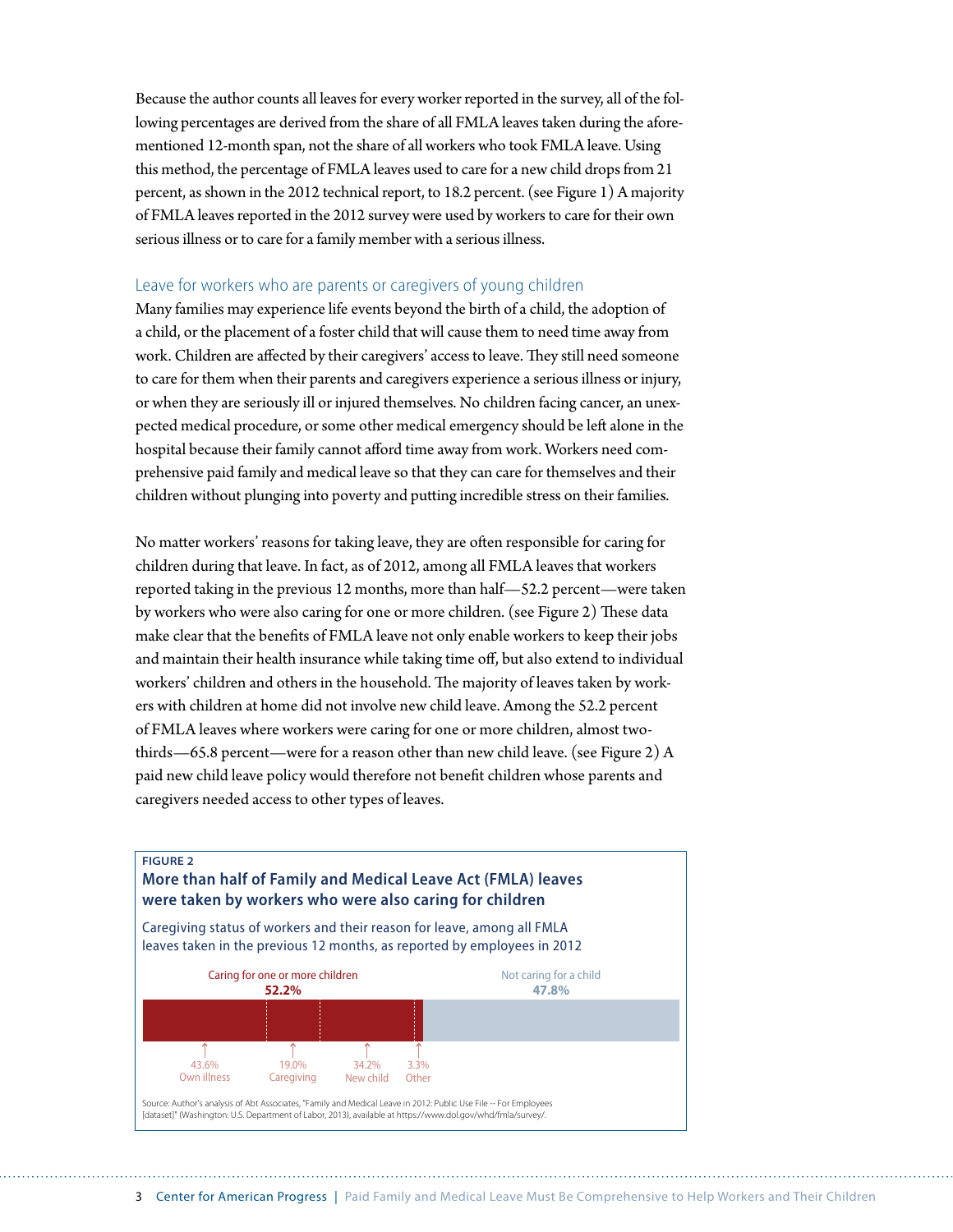#### Leave for workers to care for seriously ill children

Workers also use FMLA caregiving leave to care for children with serious illnesses or injuries, such as epilepsy. These children deserve to be cared for by their families and to spend time with their loved ones without their parents having to worry about the next paycheck or keeping a job. Further analysis of the FMLA 2012 employee survey found that among the 22.5 percent of FMLA caregiving leaves taken by workers to care for a parent, spouse, or child in the previous 12 months, more than a quarter—27.8 percent—were used to care for a seriously ill child. (see Figures 1 and 3) During this same time frame, most FMLA caregiving leaves for children were for those under the age of 18; although more than 1 in 6—17.8 percent—of these child caregiving leaves were to care for an adult child between the ages of 18 and 40. Female workers assume the majority of caregiving responsibilities, with women taking almost two-thirds—61.7 percent—of caregiving leaves for a child in the previous 12 months, as reported in 2012. Yet these workers would not be able to care for seriously ill children under a paid new child leave policy. Only a comprehensive paid family and medical leave policy would ensure that children can be cared for when they have serious illnesses or injuries, or when their parent or caregiver has a serious medical condition.



#### Leave for workers to care for elderly relatives

In addition to caring for children, workers also need time away from work to care for elderly family members, who are more likely to have health conditions, including chronic conditions, that need care.10 CAP's analysis of the 2012 FMLA employee survey found that almost a third, 30.5 percent, of FMLA caregiving leaves that workers reported taking in the previous 12 months were to care for a family member age 70 years or older. Furthermore, among the one-third of FMLA caregiving leaves used to care for a parent in this time frame, more than three-quarters—76.0 percent were for a parent age 70 years or older. This need for elder care will only grow with the rapidly aging population and the shortage of caregivers in the United States.<sup>11</sup> Yet under a paid new child leave policy, these workers would not have access to paid leave to care for their aging loved ones.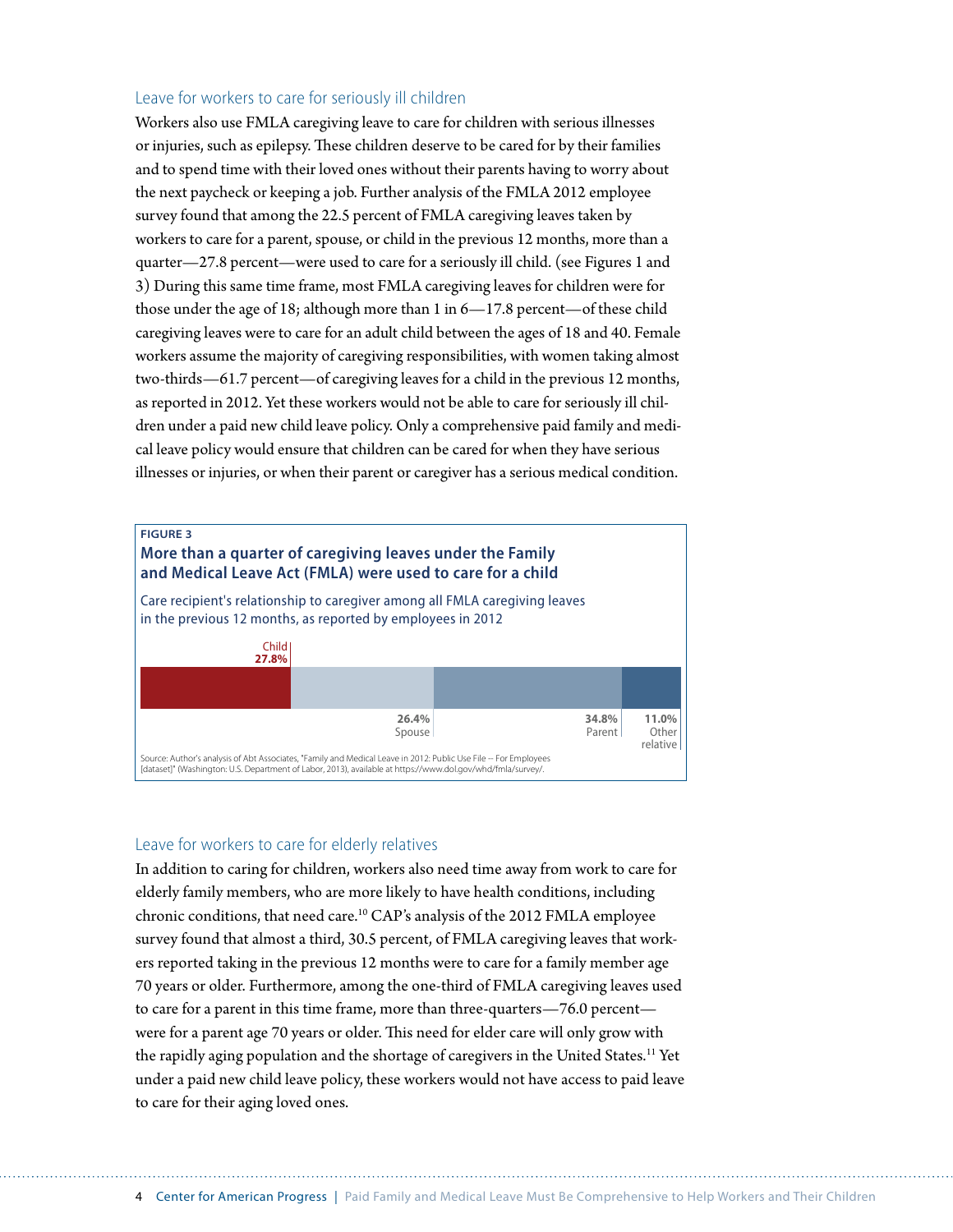## A policy for comprehensive paid family and medical leave

In contrast to overly narrow proposals from President Donald Trump and conservative members of Congress that would only provide paid leave for those with new children, a more comprehensive proposal already exists. The Family and Medical Leave Insurance (FAMILY) Act reintroduced by Sen. Kirsten Gillibrand (D-NY) and Rep. Rosa DeLauro (D-CT) in February 2019 would provide workers access to comprehensive paid leave in order to recover from a serious health condition, to care for a family member with a serious illness, and to care for a new child.<sup>12</sup> The proposal is modeled after similar successful state programs implemented in California, New Jersey, Rhode Island, and New York that use a social insurance system to provide workers with comprehensive paid family and medical leave.13 Comparable models have also passed in the District of Columbia, Washington, Massachusetts, Connecticut, and Oregon, which are launching in the next few years.<sup>14</sup>

### Conclusion

Workers' use of FMLA leave shows that they need leave for a variety of reasons especially for when they are also responsible for caring for young children or elderly relatives. As paid leave proposals move forward, policymakers have an opportunity to get this issue right and help millions of children and families by ensuring that proposals account for the many reasons why workers need time away from work. Getting paid leave wrong—by creating and supporting a narrow proposal focused solely on paid new child leave—will harm both children and their families. Only a comprehensive paid family and medical leave proposal, such as the FAMILY Act, will provide a real solution for workers, children, and families.

*Diana Boesch is a research assistant for women's economic security for the Women's Initiative at the Center for American Progress.*

*The author would like to thank Jeff Hayes, Rasheed Malik, and Sarah Jane Glynn for reviewing the data analyses and providing invaluable feedback.*